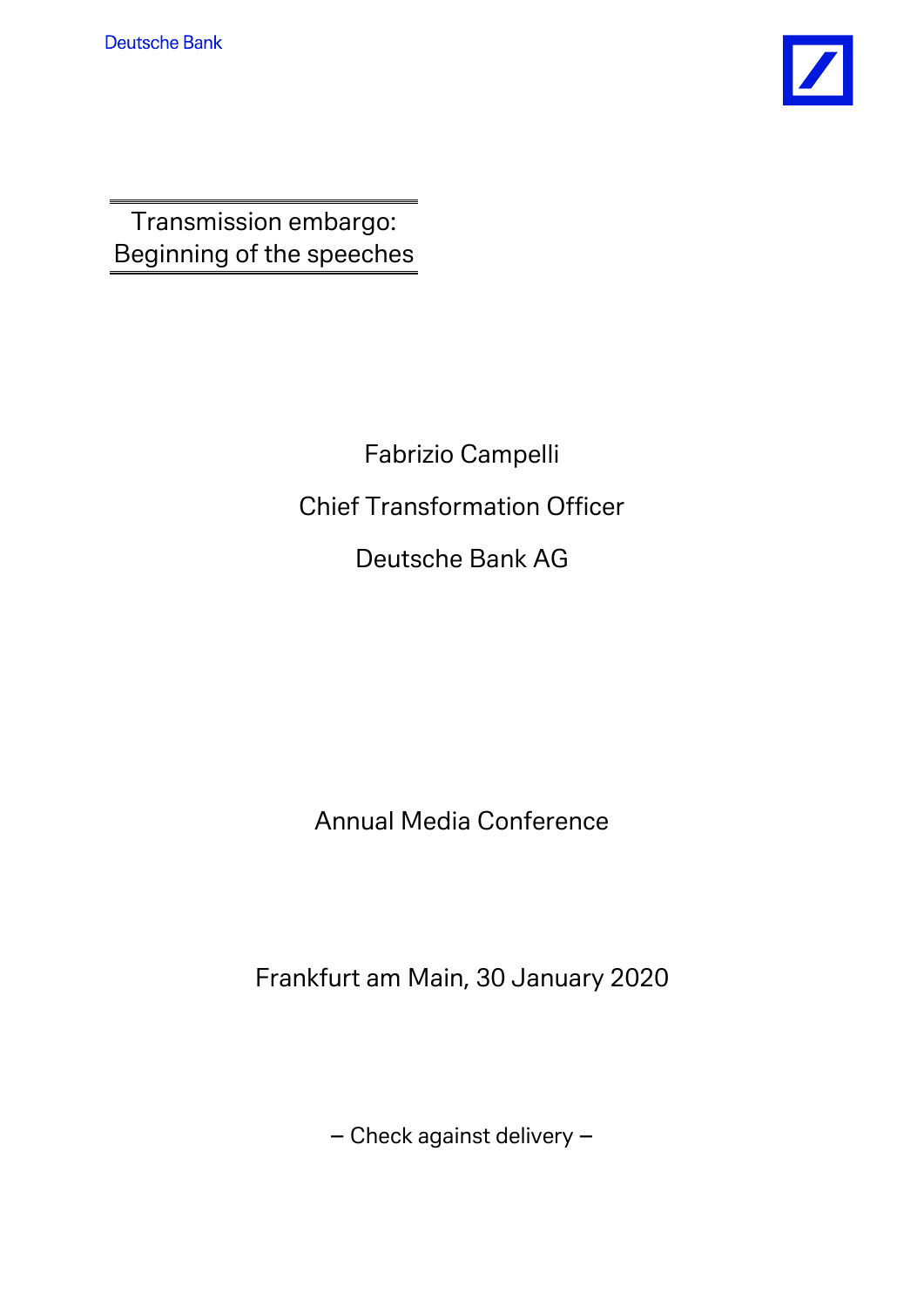Thank you very much James, and thank you all for coming here today.

I've been with Deutsche Bank for 16 years, and I can tell you, there has rarely been such an exciting time to be here. The new strategy we announced last summer has released a tremendous amount of energy. This energy is the lifeblood of our transformation, enabling us to bring truly radical change to our bank.

When we announced our strategy, of course we talked a lot about numbers, forecasts and targets.

But bringing real change to a company requires more than just improving a few metrics. A comprehensive transformation is required, and that's exactly our objective.

Today, I want to give you an understanding of how we're going to go about this – and the part to be played in this by the Chief Transformation Office that I lead.

Some of you may remember this slide. Christian presented it when we announced our new strategy. And it says a lot about how we envisage this transformation: it's about fundamentally changing the way we work. To create a truly new Deutsche Bank.

Our concept for this new Deutsche Bank starts where it must – with our clients. Clients must be at the heart of it. And we all share the responsibility for ensuring it turns out to be more than just a slogan.

Our next priority: we have to become more entrepreneurial again. We want to encourage our staff to take decisions and assume responsibility.

We also need to change how we view technology, because technology and innovation are the key enablers to boost efficiency and offer more to our clients.

And while doing all this we have no alternative but to operate more sustainably than in the past – and grasp sustainability as an opportunity for our bank. Christian will expand on this in a moment.

So that is our vision – but what are the specifics? How will this change impact our daily work routines?

This requires not only a target operating model – above all it requires a detailed plan. And it requires someone to monitor and drive forward this plan – and to provide the Management Board with early notification of any hold-ups.

Christian and the Management Board have unleashed a completely new dynamic over recent months. We made a swift start and have built up a strong head of steam.

My job is now to ensure that we maintain this momentum. And that is precisely why we created the Chief Transformation Office in November: to bring focused leadership to executing our most comprehensive transformation in 20 years.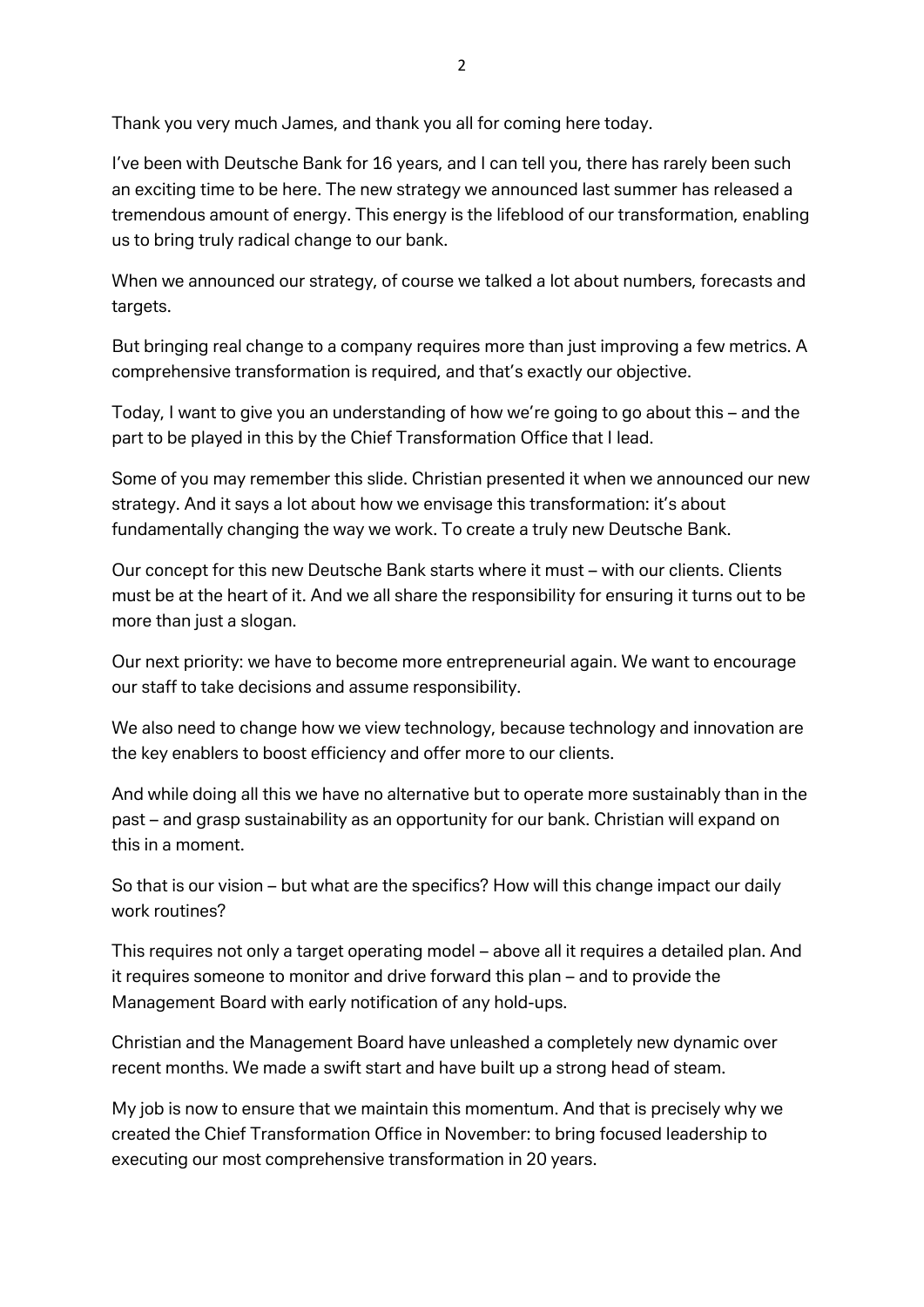We have grouped the hundreds of ideas generated across the bank into 20 Core Transformation Initiatives – they constitute our transformation roadmap.

- We are refocusing our business model;
- We are transforming the way we acquire and retain clients, how we grow and how we become more innovative;
- We are restructuring with regard to costs, technology and infrastructure efficiency;
- We are reinvigorating our leadership, control and integrity culture;
- And we aim to boost returns for our shareholders by optimising our capital and balance sheet efficiency.

But we're not only relying on a defined roadmap -- we're also more clearly defining responsibilities. Each of the 20 Core Transformation Initiatives will be overseen by a member of the Management Board, who will be responsible for delivering against our plan.

Five of these initiatives fall within my area of Management Board responsibility. But my role is more extensive: all the initiatives have to pull in the same direction. They should be complementary and not contradictory. It's our job to ensure this.

But enough of the theory – how do things look in practice? Let me cite three examples:

- Our businesses are implementing the key concept of "One Bank" by collaborating more closely. Although they have done this in the past, it was highly dependent on individual businesses and managers. Now we are asking very systematically where and how we should collaborate more closely. Better cooperation, better service – the client benefits and our business benefits, too.
- On the cost side it's all about many smaller measures and daily discipline. But it's also about rethinking how we do things – and making smart use of technology. Of course this is primarily the responsibility of Bernd Leukert's team. But once the technology is in place we have to ensure that it is used wherever it makes sense to do so. And that's where we come in. For example, artificial intelligence can help us to improve internal processes by identifying bottlenecks and automatically creating an optimised process.
- In order to become more innovative we also have to change the way we work which I find particularly interesting of course as the Management Board member responsible for Human Resources. "Agile working" is a term that has perhaps become overused now, but it is a very valuable principle for us: when we work with flatter hierarchies and in more interdisciplinary teams, we not only generate better ideas – we also get them implemented faster. We are already using it to develop the technology in our HR function and to drive forward the growth strategy in Wealth Management.